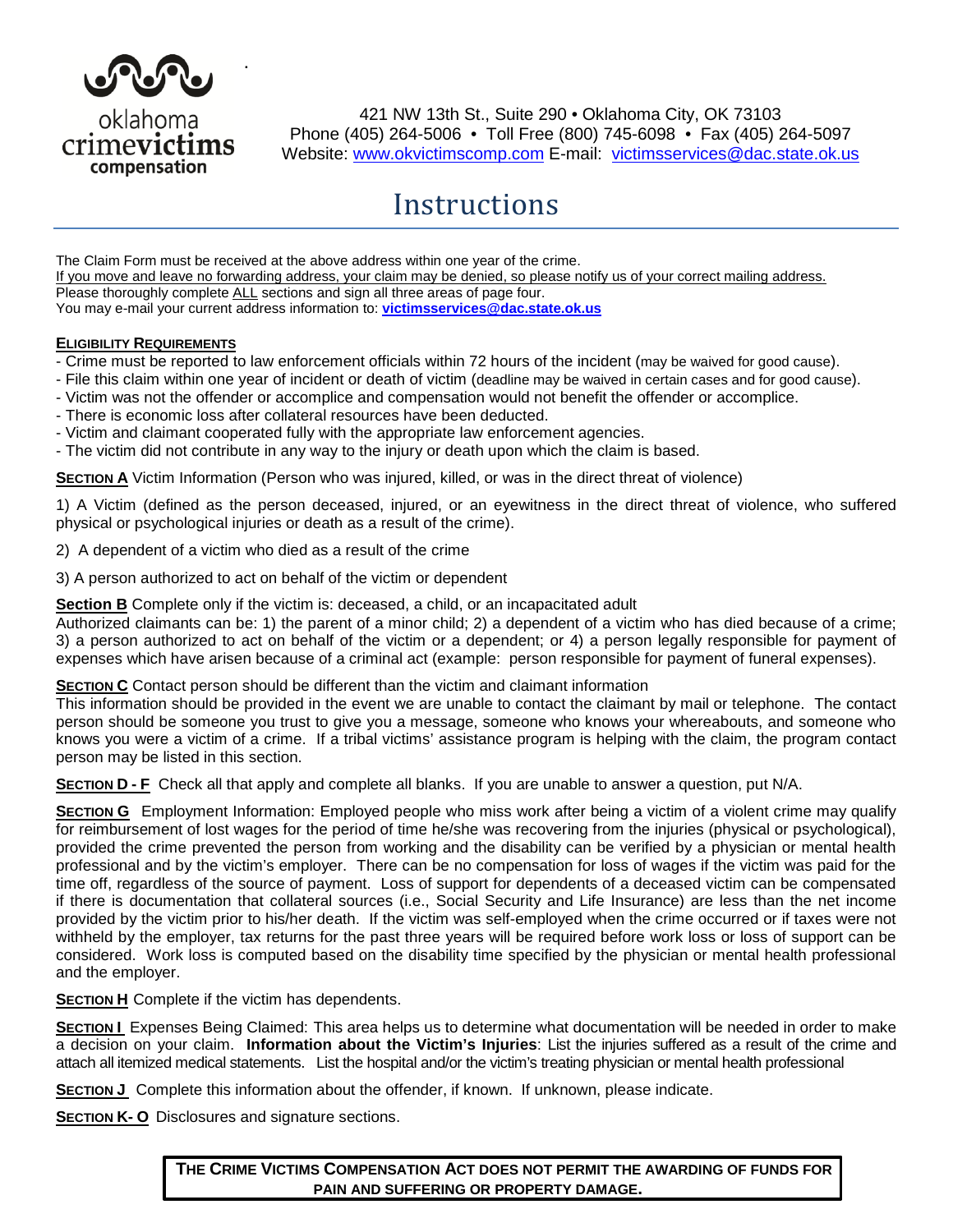**Funeral / Burial** – Up to \$7,500 may be reimbursed for reasonable expenses related to a funeral, cremation, or burial of a deceased victim.

**Traditional American Indian Services** – In addition to expenses listed throughout the instructions, expenses may also be considered for reimbursement in traditional healing or burial ceremonies for American Indian victims of crime and family members of American Indian homicide victims. The maximum allowable for burial related expenses, including gifting, is \$7,500. The maximum allowable for healing services is \$3,000 for the injured victim. The maximum for healing services for each family member after a homicide is also \$3,000. The maximum award for all services compensated through the Crime Victims Compensation Program may not exceed \$20,000. If requesting reimbursement for healing or burial ceremonies, please contact the Victims Compensation Program at 1-800-745-6099 for more information.

**Future Economic Loss** - Needed services which cannot be obtained without prior approval by the Victims Compensation Board or payment in advance from the victim. To submit a request for future economic loss, include an itemized list of the expenses you expect to incur, along with an explanation regarding the expense. For future dental work or surgery necessary to repair damage from the criminal incident, ask the attending physician to write an accurate estimate which clearly states the work to be performed and the cost. The attending physician should relate, in writing, the need for medical treatment due to injuries sustained during the crime.

**Income Loss / Economic Loss** - Loss of income from work the victim would have performed if he/she had not been injured. Work loss must be verified by the employer and the attending physician. Caregiver work loss can be awarded up to \$3,000, if the work loss is verified by the caregiver's employer. Caregiver work loss may only be awarded up to \$3,000 for persons who have unreimbursed wage loss due to caring for an injured victim of crime.

**Dependent Care / Loss of Support** - In the event of the death of a victim, the Board may consider providing reimbursement for loss of support to a dependent based on the victim's net income at the time of death, less any collateral sources such as: Life insurance and uninsured motorist coverage (over \$50,000), social security, workers compensation, or 3<sup>rd</sup> party reimbursements.

**Medical/Dental/Rehabilitation** - Includes products, services, and accommodations for medical care directly related to the crime (Examples: doctor exams, medical equipment, dental work, hospital expenses and prescriptions; physical therapy, rehabilitative occupational training and other remedial treatment and care). Medical related fees owed to service providers may be paid up to 80%, with a 20% required write off by the medical service provider.

**Counseling for Victims / Mental Health** - Counseling expenses may be paid up to 80%, with a 20% required write-off by the mental health service provider. The maximum compensable amount for the victim's counseling is \$3,000. This limit may be waived by the Board in extenuating circumstances.

**Grief Counseling** – Crisis counseling that is initiated within three years of the crime is compensable, up to \$3,000 for each family member of a homicide victim, provided the counselor is a qualified mental health professional. *Medical and pharmaceutical treatment for a family member of a homicide victim are not compensable*.

**Replacement Services** - Expenses reasonably incurred and paid by the claimant to obtain ordinary and necessary services in place of those the victim would have performed for the benefit of self or family, if the victim had not been injured or died (e.g. mowing, cleaning, cooking, child care). Reimbursement for lost, stolen or damaged property losses are not covered under the Act.

**Crime Scene Cleanup and Impound Fees -** Crime scene cleanup is compensable up to \$2,000. Up to \$750 may be paid for vehicle impound fees, provided the victim/claimant is responsible for paying those fees that are associated with a violent crime occurring in a vehicle, and provided the vehicle was held for evidentiary purposes.

**Travel** – Mileage may be reimbursed for medical or counseling appointments. Documentation from the provider verifying the dates of services is required. Travel to and from court hearings are not eligible.

# **LIMITS OF COMPENSATION**

The sum of all payments made to individual claimants and service providers on behalf of one victim may not exceed \$20,000.00. In addition to the initial award of \$20,000.00, an additional \$20,000.00 may be available for work loss or loss of support. In no event shall the sum of all payments exceed \$40,000.00. Funds may not be awarded for pain and suffering or property crimes.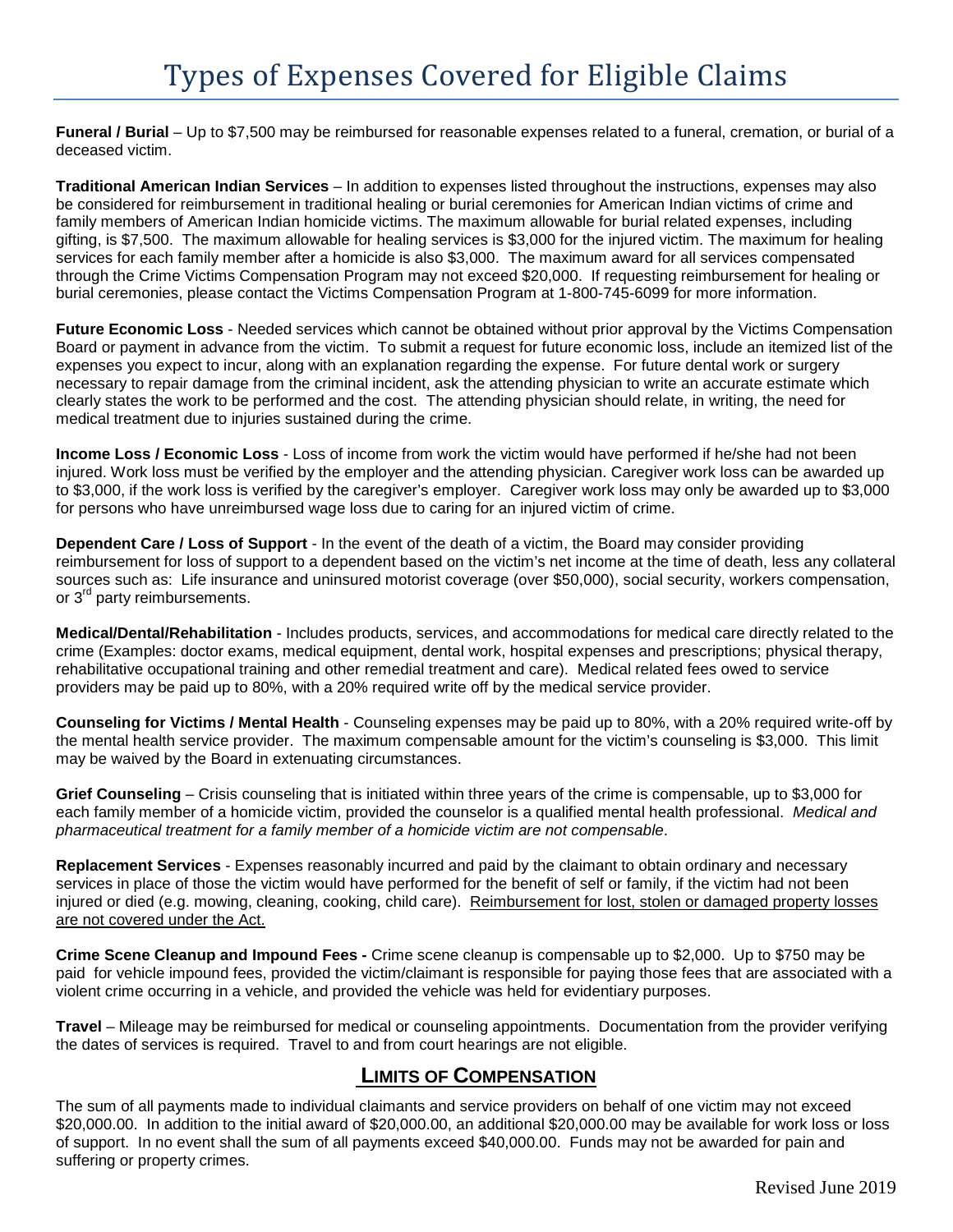

oklahoma

## **OFFICIAL CLAIM FORM**

**Please Return to: 421 N.W. 13TH STREET, SUITE 290** • **OKLAHOMA CITY, OKLAHOMA 73103**

**405/264-5006 or 800/745-6098** • **Fax: 405/264-5097**

**Website: [www.okvictimscomp.com](http://www.okvictimscomp.com/)** • **Email: [victimsservices@dac.state.ok.us](mailto:victims.services@dac.state.ok.us)**

tims  $\overline{C}$ compensation

| ----<br>SECTION A - VICTIM INFORMATION (Person who was killed, injured, or witnessed)                                      |                                     |                                                                                                                   |                                  |  |  |
|----------------------------------------------------------------------------------------------------------------------------|-------------------------------------|-------------------------------------------------------------------------------------------------------------------|----------------------------------|--|--|
| 1. Victim's First Name:                                                                                                    | 2. Middle Initial:                  | 3. Last Name:                                                                                                     |                                  |  |  |
|                                                                                                                            |                                     |                                                                                                                   |                                  |  |  |
| 4. Date of Birth:                                                                                                          | 5. Age when the crime               | 6. Social Security Number:                                                                                        | 7. Gender:                       |  |  |
|                                                                                                                            | was committed:                      |                                                                                                                   |                                  |  |  |
| 8. Street Address, City, State, and Zip Code:                                                                              |                                     |                                                                                                                   |                                  |  |  |
|                                                                                                                            |                                     |                                                                                                                   |                                  |  |  |
| Email:                                                                                                                     |                                     |                                                                                                                   |                                  |  |  |
| 9. Mailing Address, City, State, and Zip Code (If different from Street Address):                                          |                                     |                                                                                                                   |                                  |  |  |
|                                                                                                                            |                                     |                                                                                                                   |                                  |  |  |
| 10. Daytime Phone: (                                                                                                       | 11. Other Phone: (                  |                                                                                                                   |                                  |  |  |
| 12. Race/Ethnicity: (For statistical purposes only)                                                                        |                                     |                                                                                                                   |                                  |  |  |
| American Indian or Alaska Native: Tribal Affiliation: _______________                                                      |                                     | $\Box$ Asian                                                                                                      | $\Box$ Black or African American |  |  |
| $\Box$ Hispanic<br>□ Native Hawaiian or Other Pacific Islander                                                             |                                     | □ White, Non-Latino /Caucasian                                                                                    | $\Box$ Other Race $\Box$         |  |  |
| 13. Disabilities Prior to Victimization:                                                                                   |                                     |                                                                                                                   |                                  |  |  |
|                                                                                                                            |                                     |                                                                                                                   |                                  |  |  |
| SECTION B - APPLICANT (CLAIMANT) INFORMATION (Only complete this section if victim is a minor, incapacitated or deceased.) |                                     |                                                                                                                   |                                  |  |  |
| 1. Claimant's First Name:                                                                                                  | 2. Middle Initial:<br>3. Last Name: |                                                                                                                   |                                  |  |  |
|                                                                                                                            |                                     |                                                                                                                   |                                  |  |  |
| 4. Relationship to the victim shown above:                                                                                 |                                     |                                                                                                                   |                                  |  |  |
|                                                                                                                            |                                     |                                                                                                                   |                                  |  |  |
| 5. Street Address, City, State, and Zip Code:                                                                              |                                     |                                                                                                                   |                                  |  |  |
|                                                                                                                            |                                     |                                                                                                                   |                                  |  |  |
| Email:                                                                                                                     |                                     |                                                                                                                   |                                  |  |  |
| 6. Mailing Address, City, State, and Zip Code (If different from Street Address):                                          |                                     |                                                                                                                   |                                  |  |  |
|                                                                                                                            |                                     |                                                                                                                   |                                  |  |  |
| 7. Daytime Telephone: (                                                                                                    | 8. Other Phone: (                   | 9. Claimant's SSN:                                                                                                |                                  |  |  |
|                                                                                                                            |                                     |                                                                                                                   |                                  |  |  |
| 1. Contact's First Name:                                                                                                   | 2. Middle Initial:<br>3. Last Name: | SECTION C - INFORMATION ON CONTACT PERSON (Do not list the victim or claimant or anyone living in the household.) |                                  |  |  |
|                                                                                                                            |                                     |                                                                                                                   |                                  |  |  |
|                                                                                                                            |                                     |                                                                                                                   |                                  |  |  |
| 4. Contact's Relationship to Victim:                                                                                       |                                     |                                                                                                                   |                                  |  |  |
|                                                                                                                            |                                     |                                                                                                                   |                                  |  |  |
| 5. Street Address, City, State, and Zip Code:                                                                              |                                     |                                                                                                                   |                                  |  |  |
|                                                                                                                            |                                     |                                                                                                                   |                                  |  |  |
| 6. Mailing Address, City, State, and Zip Code (If different from Street Address):                                          |                                     |                                                                                                                   |                                  |  |  |
|                                                                                                                            |                                     |                                                                                                                   |                                  |  |  |
| 7. Daytime Telephone: (                                                                                                    | 8. Other Phone: (                   | 9. Check here if the Contact Person is a<br>Tribal Victim Advocate: □                                             |                                  |  |  |
| To Be Completed By VWC                                                                                                     |                                     | To Be Completed By OCVCB                                                                                          |                                  |  |  |
|                                                                                                                            |                                     |                                                                                                                   |                                  |  |  |
|                                                                                                                            |                                     |                                                                                                                   |                                  |  |  |
| Date Rec'd from Claimant /                                                                                                 |                                     |                                                                                                                   |                                  |  |  |
|                                                                                                                            |                                     | V/W Coord. F/R_________                                                                                           |                                  |  |  |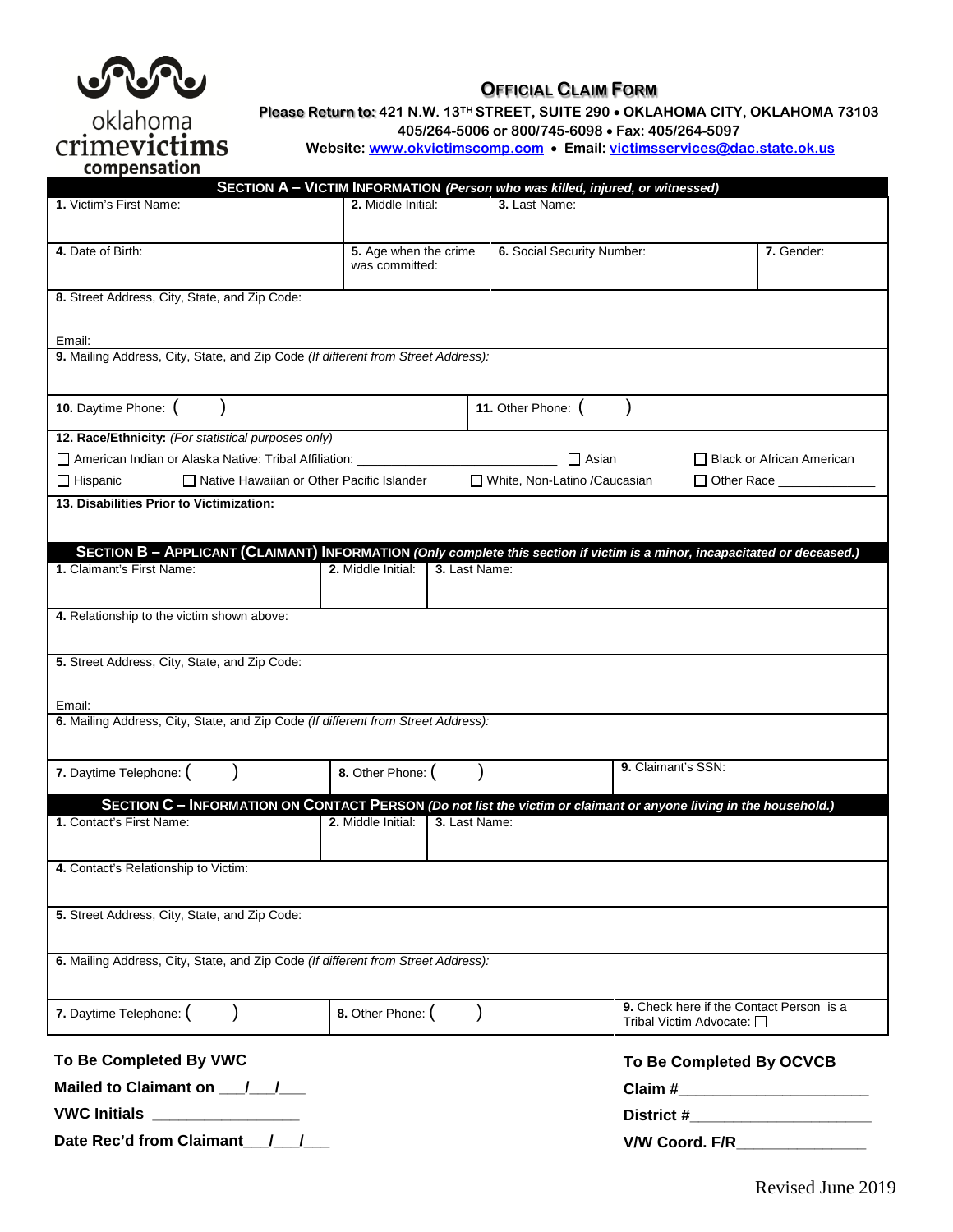# **PAGE 2 OF 4**

| <b>SECTION D - INFORMATION ABOUT THE CRIME</b>                                                                                                                                                                                                                                                                                                                                                                                                                                                                                  |                                                                                                                                                                                                                                                                                              |  |  |  |
|---------------------------------------------------------------------------------------------------------------------------------------------------------------------------------------------------------------------------------------------------------------------------------------------------------------------------------------------------------------------------------------------------------------------------------------------------------------------------------------------------------------------------------|----------------------------------------------------------------------------------------------------------------------------------------------------------------------------------------------------------------------------------------------------------------------------------------------|--|--|--|
| 1. What crime was committed which led to the filing of this claim?                                                                                                                                                                                                                                                                                                                                                                                                                                                              | 2. Location of Crime<br>(Check Primary Location):                                                                                                                                                                                                                                            |  |  |  |
| $\Box$ Arson<br>$\Box$ Assault<br>$\Box$ Burglary<br>$\Box$ Car Jacking<br>$\Box$ DUI/DWI<br>□ Child Physical Abuse/Neglect (under age 16)<br>$\Box$ Child Pornography (under age 16)<br>□ Child Sexual Abuse (under age 16)<br>$\Box$ Homicide<br>$\Box$ Human Trafficking<br>□ Identity Theft/Fraud/Financial Crimes (Only counseling can be compensated for this crime type.)<br>$\Box$ Kidnapping<br>$\Box$ Leaving the Scene<br>$\Box$ Robbery<br>□ Sexual Assault<br>$\Box$ Stalking<br>$\Box$ Terrorism<br>$\Box$ Other: | Bar or Club<br>$\Box$ Business (other than victim's workplace)<br>$\Box$ Rural Area<br>□ Someone else's apartment/home<br>$\Box$ Street<br>$\Box$ Vehicle<br>□ Victim's workplace<br>$\Box$ Victim's own apartment/home<br>$\Box$ Other:<br><b>City of Crime:</b><br><b>County of Crime:</b> |  |  |  |
|                                                                                                                                                                                                                                                                                                                                                                                                                                                                                                                                 |                                                                                                                                                                                                                                                                                              |  |  |  |
| 4. Time of Crime: And The Second Second Second Second Second Second Second Second Second Second Second Second Second Second Second Second Second Second Second Second Second Second Second Second Second Second Second Second                                                                                                                                                                                                                                                                                                   |                                                                                                                                                                                                                                                                                              |  |  |  |
| 5. If victim is a child, when was the crime disclosed by the child to an adult: Date:                                                                                                                                                                                                                                                                                                                                                                                                                                           | <b>Time:</b> the contract of the contract of the contract of the contract of the contract of the contract of the contract of the contract of the contract of the contract of the contract of the contract of the contract of the co                                                          |  |  |  |
| 6. When was the crime reported to the police? Date: ____________ Time: _________                                                                                                                                                                                                                                                                                                                                                                                                                                                |                                                                                                                                                                                                                                                                                              |  |  |  |
|                                                                                                                                                                                                                                                                                                                                                                                                                                                                                                                                 |                                                                                                                                                                                                                                                                                              |  |  |  |
|                                                                                                                                                                                                                                                                                                                                                                                                                                                                                                                                 |                                                                                                                                                                                                                                                                                              |  |  |  |
| <b>SECTION E - INSURANCE INFORMATION</b>                                                                                                                                                                                                                                                                                                                                                                                                                                                                                        |                                                                                                                                                                                                                                                                                              |  |  |  |
| Is there any insurance coverage to assist with expenses being claimed? $\square$ Yes $\square$ No                                                                                                                                                                                                                                                                                                                                                                                                                               | If yes, please list all insurance coverage:                                                                                                                                                                                                                                                  |  |  |  |
| 1. Health (Complete if medical is being claimed)                                                                                                                                                                                                                                                                                                                                                                                                                                                                                |                                                                                                                                                                                                                                                                                              |  |  |  |
| □ Check here if Medicaid or Soonercare recipient                                                                                                                                                                                                                                                                                                                                                                                                                                                                                |                                                                                                                                                                                                                                                                                              |  |  |  |
| Medicaid or Soonercare # _______________________                                                                                                                                                                                                                                                                                                                                                                                                                                                                                |                                                                                                                                                                                                                                                                                              |  |  |  |
| 2. Life Insurance (Complete if victim is deceased)                                                                                                                                                                                                                                                                                                                                                                                                                                                                              |                                                                                                                                                                                                                                                                                              |  |  |  |
|                                                                                                                                                                                                                                                                                                                                                                                                                                                                                                                                 |                                                                                                                                                                                                                                                                                              |  |  |  |
|                                                                                                                                                                                                                                                                                                                                                                                                                                                                                                                                 |                                                                                                                                                                                                                                                                                              |  |  |  |
| Address, City, State, Zip:                                                                                                                                                                                                                                                                                                                                                                                                                                                                                                      |                                                                                                                                                                                                                                                                                              |  |  |  |
| 3. Car Insurance (Complete if the crime was vehicle related)                                                                                                                                                                                                                                                                                                                                                                                                                                                                    |                                                                                                                                                                                                                                                                                              |  |  |  |
|                                                                                                                                                                                                                                                                                                                                                                                                                                                                                                                                 |                                                                                                                                                                                                                                                                                              |  |  |  |
| Policy Number: __________________<br>Phone (                                                                                                                                                                                                                                                                                                                                                                                                                                                                                    |                                                                                                                                                                                                                                                                                              |  |  |  |
|                                                                                                                                                                                                                                                                                                                                                                                                                                                                                                                                 |                                                                                                                                                                                                                                                                                              |  |  |  |
| Policy Number: ___________________<br>Phone (                                                                                                                                                                                                                                                                                                                                                                                                                                                                                   | Effective Date: The Contract of the Contract of the Contract of the Contract of the Contract of the Contract of the Contract of the Contract of the Contract of the Contract of the Contract of the Contract of the Contract o                                                               |  |  |  |
| <b>SECTION F - PRIVATE ATTORNEY INFORMATION:</b> (COMPLETE IF THERE IS A LAWSUIT; DO NOT INCLUDE CRIMINAL CASE INFORMATION HERE)                                                                                                                                                                                                                                                                                                                                                                                                |                                                                                                                                                                                                                                                                                              |  |  |  |
| 1. Has the victim or claimant filed a civil lawsuit against anyone because of this crime $\Box$ Yes $\Box$ No                                                                                                                                                                                                                                                                                                                                                                                                                   |                                                                                                                                                                                                                                                                                              |  |  |  |
|                                                                                                                                                                                                                                                                                                                                                                                                                                                                                                                                 |                                                                                                                                                                                                                                                                                              |  |  |  |
| 3. Attorney's Phone: (<br><u> 1980 - Andrea Andrew Maria (h. 1980).</u>                                                                                                                                                                                                                                                                                                                                                                                                                                                         |                                                                                                                                                                                                                                                                                              |  |  |  |
|                                                                                                                                                                                                                                                                                                                                                                                                                                                                                                                                 |                                                                                                                                                                                                                                                                                              |  |  |  |
|                                                                                                                                                                                                                                                                                                                                                                                                                                                                                                                                 |                                                                                                                                                                                                                                                                                              |  |  |  |
| How did you hear about this program? (Check One)<br>□ Poster/Brochure □ Hospital/Medical Provider<br>$\Box$ Police<br>$\Box$ DA's Office                                                                                                                                                                                                                                                                                                                                                                                        |                                                                                                                                                                                                                                                                                              |  |  |  |
| □ Medical Examiner<br>□ Victim Assistance Program<br>$\Box$ Funeral<br>□ Other: _______________________                                                                                                                                                                                                                                                                                                                                                                                                                         |                                                                                                                                                                                                                                                                                              |  |  |  |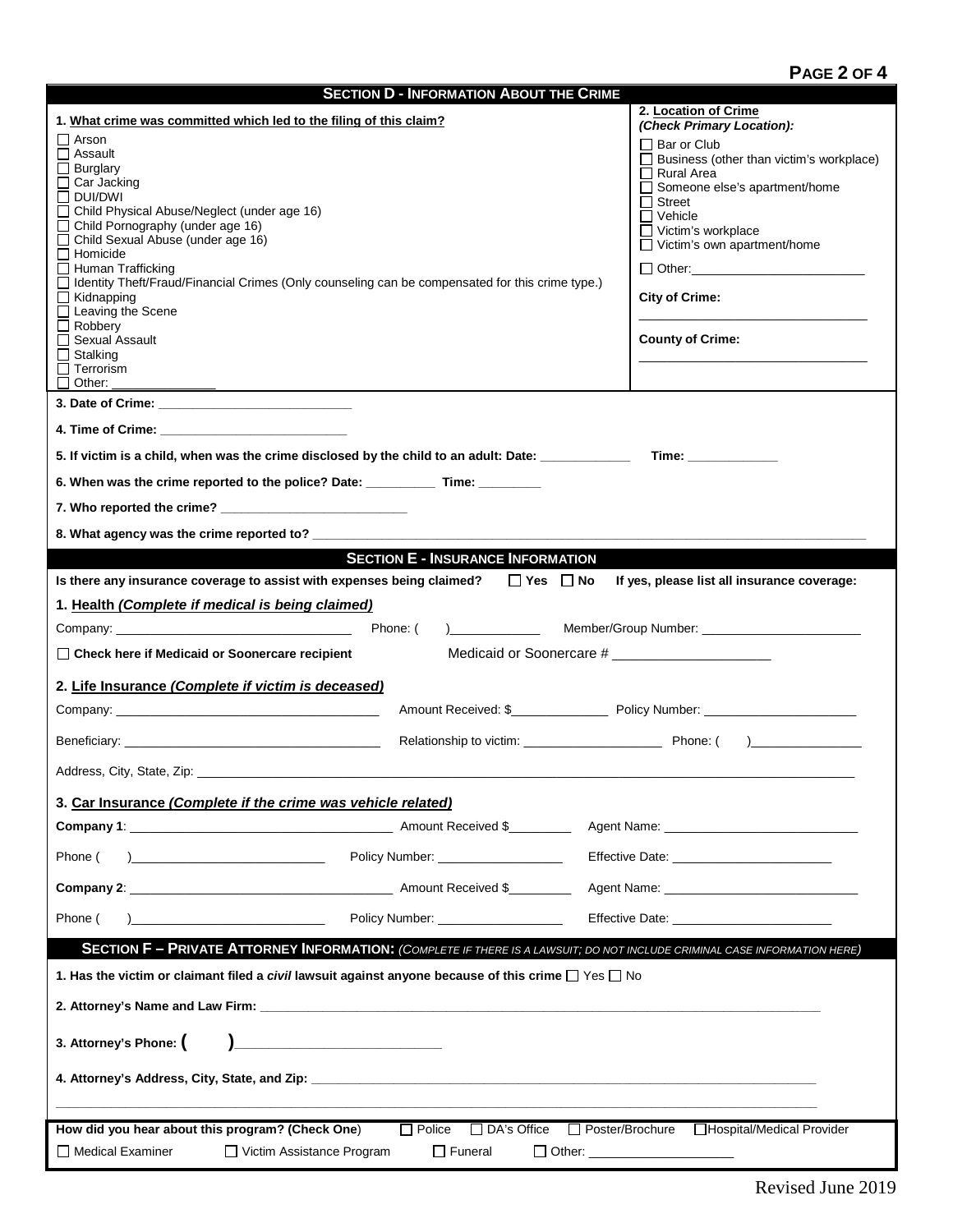# **PAGE 3 OF 4**

| SECTION G - VICTIM'S EMPLOYMENT INFORMATION: (IF SELF-EMPLOYED, TAX RETURNS FOR THE LAST THREE YEARS WILL BE REQUIRED.)                |                                                                                                                              |                                                 |  |  |  |
|----------------------------------------------------------------------------------------------------------------------------------------|------------------------------------------------------------------------------------------------------------------------------|-------------------------------------------------|--|--|--|
|                                                                                                                                        |                                                                                                                              |                                                 |  |  |  |
|                                                                                                                                        |                                                                                                                              |                                                 |  |  |  |
| 3. Employer's Phone: $\begin{pmatrix} 1 & 1 \end{pmatrix}$                                                                             |                                                                                                                              |                                                 |  |  |  |
|                                                                                                                                        |                                                                                                                              |                                                 |  |  |  |
|                                                                                                                                        |                                                                                                                              |                                                 |  |  |  |
| 6. Did the victim miss work due to the crime? $\Box$ Yes $\Box$ No                                                                     |                                                                                                                              |                                                 |  |  |  |
| 7. How many days of work did the victim miss due to physical or psychological injuries related to the crime? _________________________ |                                                                                                                              |                                                 |  |  |  |
|                                                                                                                                        |                                                                                                                              |                                                 |  |  |  |
| 9. Doctor or Mental Health Professional's Phone: (                                                                                     |                                                                                                                              |                                                 |  |  |  |
|                                                                                                                                        |                                                                                                                              |                                                 |  |  |  |
|                                                                                                                                        |                                                                                                                              |                                                 |  |  |  |
|                                                                                                                                        | <b>SECTION H - DEPENDENTS</b>                                                                                                |                                                 |  |  |  |
| Please list the victim's dependents names and ages, if the victim is deceased:                                                         |                                                                                                                              |                                                 |  |  |  |
|                                                                                                                                        |                                                                                                                              |                                                 |  |  |  |
|                                                                                                                                        |                                                                                                                              |                                                 |  |  |  |
|                                                                                                                                        |                                                                                                                              |                                                 |  |  |  |
|                                                                                                                                        | <b>SECTION I - EXPENSES BEING CLAIMED</b>                                                                                    |                                                 |  |  |  |
| $\Box$ Funeral / Burial                                                                                                                | $\Box$ Medical                                                                                                               | $\Box$ Travel (doctor/counseling visits)        |  |  |  |
| □ Traditional American Indian Services □ Dental                                                                                        |                                                                                                                              | □ Replacement Services                          |  |  |  |
| □ Loss of Support / Dependent Care<br>□ Grief Counseling                                                                               | $\Box$ Counseling / Mental Health<br>$\Box$ Income Loss for Victim                                                           | $\Box$ Rehabilitation<br>□ Future Economic Loss |  |  |  |
| □ Crime Scene Cleanup                                                                                                                  | $\Box$ Income Loss for Caregiver                                                                                             |                                                 |  |  |  |
| Information about the Victim's Injuries:<br>1. List the injuries (physical and psychological) caused by the crime:                     |                                                                                                                              |                                                 |  |  |  |
|                                                                                                                                        |                                                                                                                              |                                                 |  |  |  |
|                                                                                                                                        |                                                                                                                              |                                                 |  |  |  |
|                                                                                                                                        |                                                                                                                              |                                                 |  |  |  |
|                                                                                                                                        | 2. List doctors, mental health professionals, and hospitals where the victim was, or is receiving treatment after the crime: |                                                 |  |  |  |
|                                                                                                                                        |                                                                                                                              |                                                 |  |  |  |
| 3. Funeral Home and address (if applicable):                                                                                           |                                                                                                                              |                                                 |  |  |  |
| <b>SECTION J- OFFENDER INFORMATION (If known)</b>                                                                                      |                                                                                                                              |                                                 |  |  |  |
| 1. List those who committed or was charged with the crime(s):                                                                          |                                                                                                                              |                                                 |  |  |  |
|                                                                                                                                        |                                                                                                                              |                                                 |  |  |  |
| 2. Has there been an arrest? $\Box$ Yes $\Box$ No<br>3. Have charges been filed? □ Yes □ No                                            |                                                                                                                              |                                                 |  |  |  |
|                                                                                                                                        |                                                                                                                              |                                                 |  |  |  |
|                                                                                                                                        |                                                                                                                              |                                                 |  |  |  |